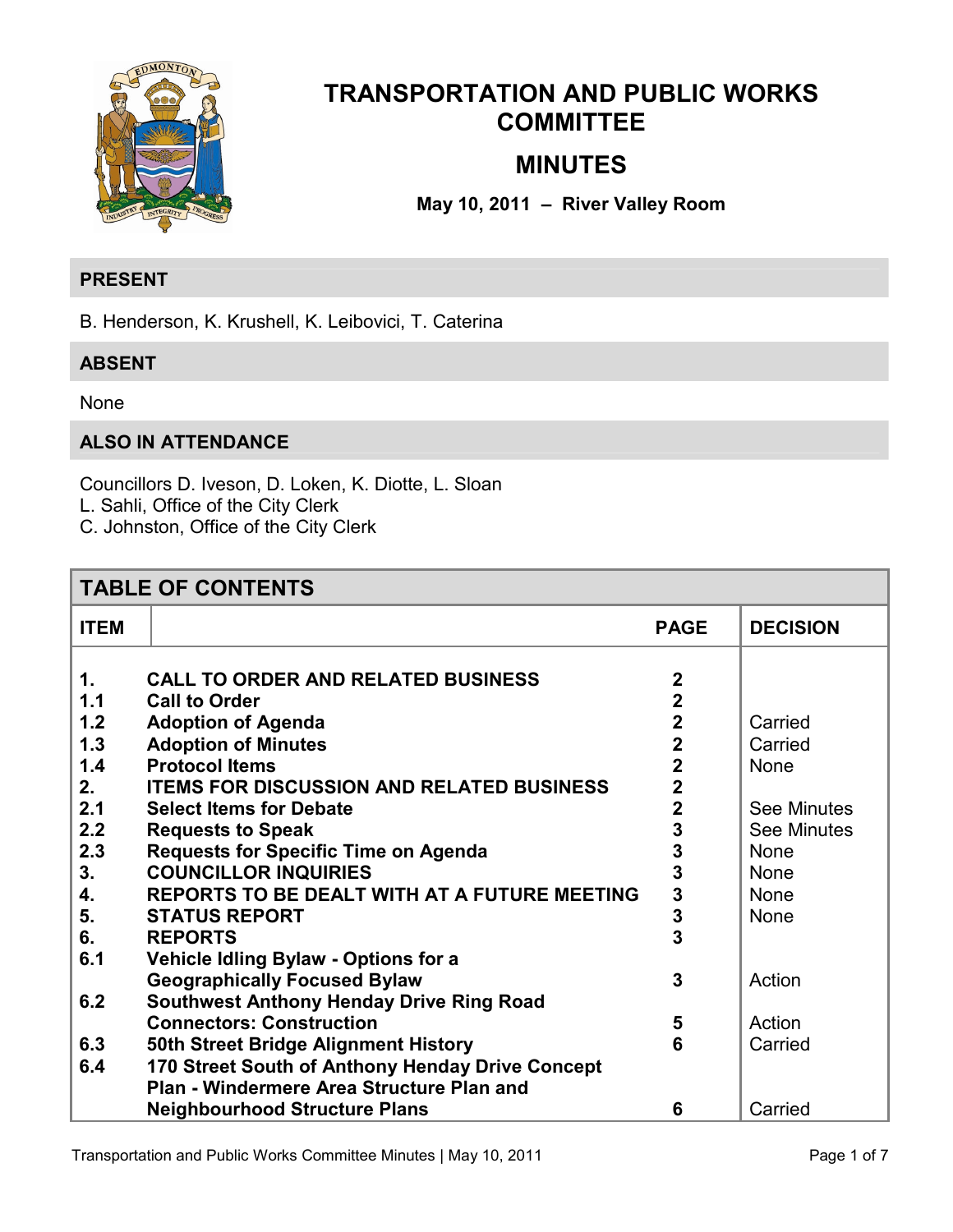<span id="page-1-0"></span>

| $\overline{7}$ . | <b>RESPONSES TO COUNCILLOR INQUIRIES</b>                |   |         |
|------------------|---------------------------------------------------------|---|---------|
| 7.1              | <b>Information Regarding Approaching Federal</b>        |   |         |
|                  | <b>Government for Funding Support for LRT (A. Sohi)</b> |   | Carried |
| 7.2              | <b>Unexpected LRT Service Disruptions (D. Iveson)</b>   |   | Carried |
| 7.3              | <b>Current Tree Planting Procedures and Additional</b>  |   |         |
|                  | <b>Requirements (L. Sloan)</b>                          | 8 | Carried |
| 8.               | <b>PRIVATE REPORTS</b>                                  | 8 | None    |
| 9.               | <b>NOTICES OF MOTION</b>                                | 8 | None    |
| 10.              | <b>ADJOURNMENT</b>                                      | 8 |         |
|                  |                                                         |   |         |

| <b>DECISION SUMMARY</b> |                                                                                                                                                                                                         |                 |  |
|-------------------------|---------------------------------------------------------------------------------------------------------------------------------------------------------------------------------------------------------|-----------------|--|
| <b>ITEM</b>             |                                                                                                                                                                                                         | <b>DECISION</b> |  |
| $\mathbf 1$ .           | <b>CALL TO ORDER AND RELATED BUSINESS</b>                                                                                                                                                               |                 |  |
| 1.1                     | <b>Call to Order</b>                                                                                                                                                                                    |                 |  |
|                         | Councillor B. Henderson called the meeting to order at<br>9:32 a.m.                                                                                                                                     |                 |  |
| 1.2                     | <b>Adoption of Agenda</b>                                                                                                                                                                               |                 |  |
|                         | <b>Moved K. Krushell:</b><br>That the May 10, 2011, Transportation and Public Works<br>Committee meeting agenda be adopted.<br>In Favour:<br>B. Henderson, K. Krushell, K. Leibovici, T. Caterina       | <b>Carried</b>  |  |
| 1.3                     | <b>Adoption of Minutes</b>                                                                                                                                                                              |                 |  |
|                         | <b>Moved T. Caterina:</b><br>That the April 12/13, 2011, Transportation and Public<br>Works Committee meeting minutes be adopted.<br>In Favour:<br>B. Henderson, K. Krushell, K. Leibovici, T. Caterina | <b>Carried</b>  |  |
| 1.4                     | <b>Protocol Items</b>                                                                                                                                                                                   |                 |  |
|                         | There were no protocol items.                                                                                                                                                                           |                 |  |
| 2.                      | <b>ITEMS FOR DISCUSSION AND RELATED BUSINESS</b>                                                                                                                                                        |                 |  |
| 2.1                     | <b>Select Items for Debate</b>                                                                                                                                                                          |                 |  |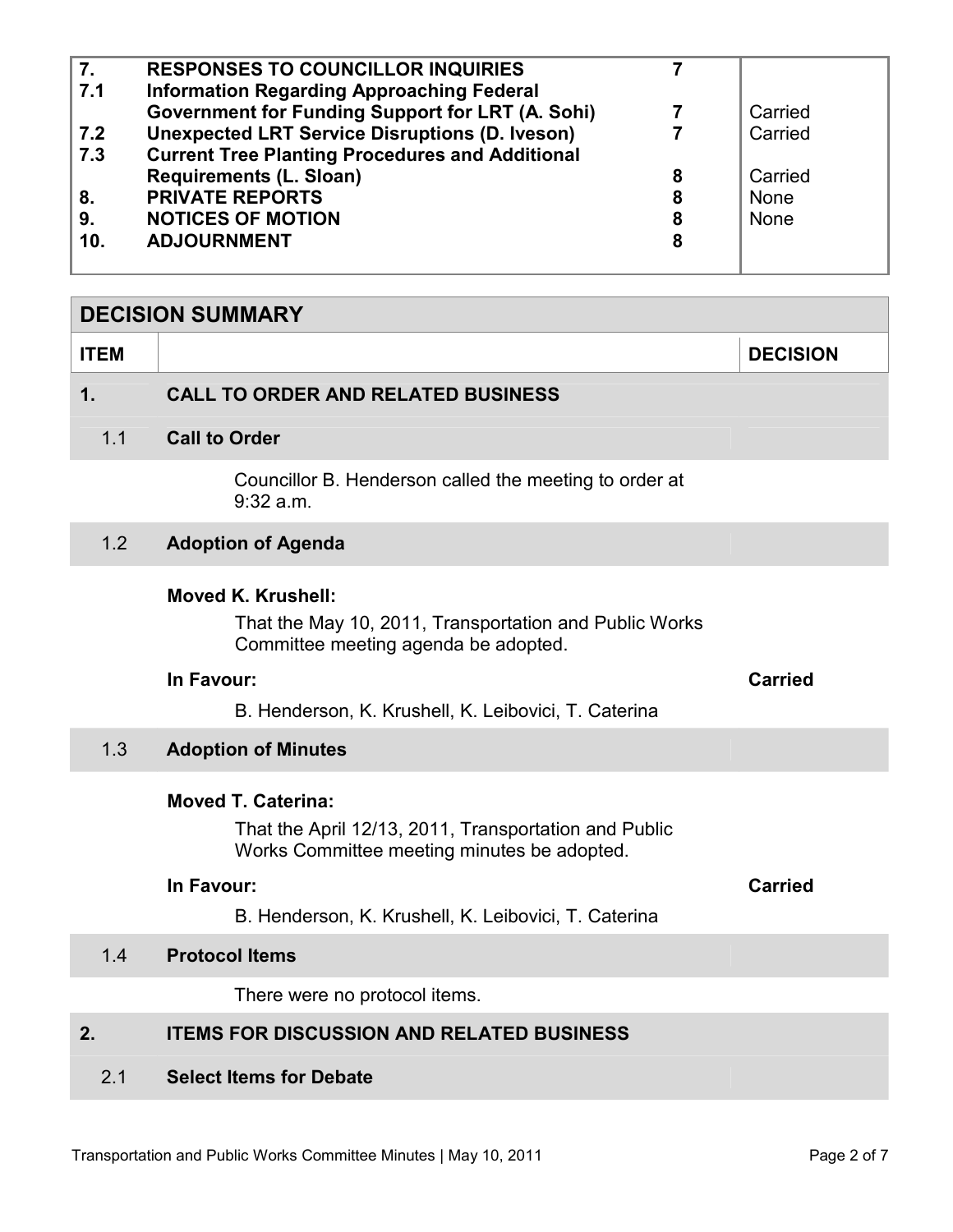The following Items were selected for debate: 6.1, 6.2, 6.3, 6.4, 7.2 and 7.3.

#### <span id="page-2-0"></span>2.2 **Requests to Speak**

#### **Moved K. Krushell:**

That Transportation and Public Works Committee hear from the following speakers and that item 6.1 be heard in a panel:

## **6.1 Vehicle Idling Bylaw - Options for a Geographically Focused Bylaw**

\* M. Kalmanovitch, Earth's General Store

\* T. Irwin, Canadian Federation of University Women Edmonton

#### **6.4 170 Street South of Anthony Henday Drive Concept Plan - Windermere Area Structure Plan and Neighbourhood Structure Plans**

\* M. Mooney, Urban Development Institute

| <b>Carried</b> |
|----------------|
|                |

B. Henderson, K. Krushell, K. Leibovici, T. Caterina

#### 2.3 **Requests for Specific Time on Agenda**

There were no requests for time specifics.

#### **3. COUNCILLOR INQUIRIES**

There were no Councillor Inquiries.

# **4. REPORTS TO BE DEALT WITH AT A FUTURE MEETING**

There were no reports released early as part of this agenda.

# **5. STATUS REPORT - NONE**

#### **6. REPORTS**

#### 6.1 **Vehicle Idling Bylaw - Options for a Geographically Focused Bylaw**

M. Brostrom, Corporate Services Department, made a presentation.

T. Irwin, Canadian Federation of University Women Edmonton; and M. Kalmanovitch, Earth's General Store, made presentations. A document provided by T. Irwin, was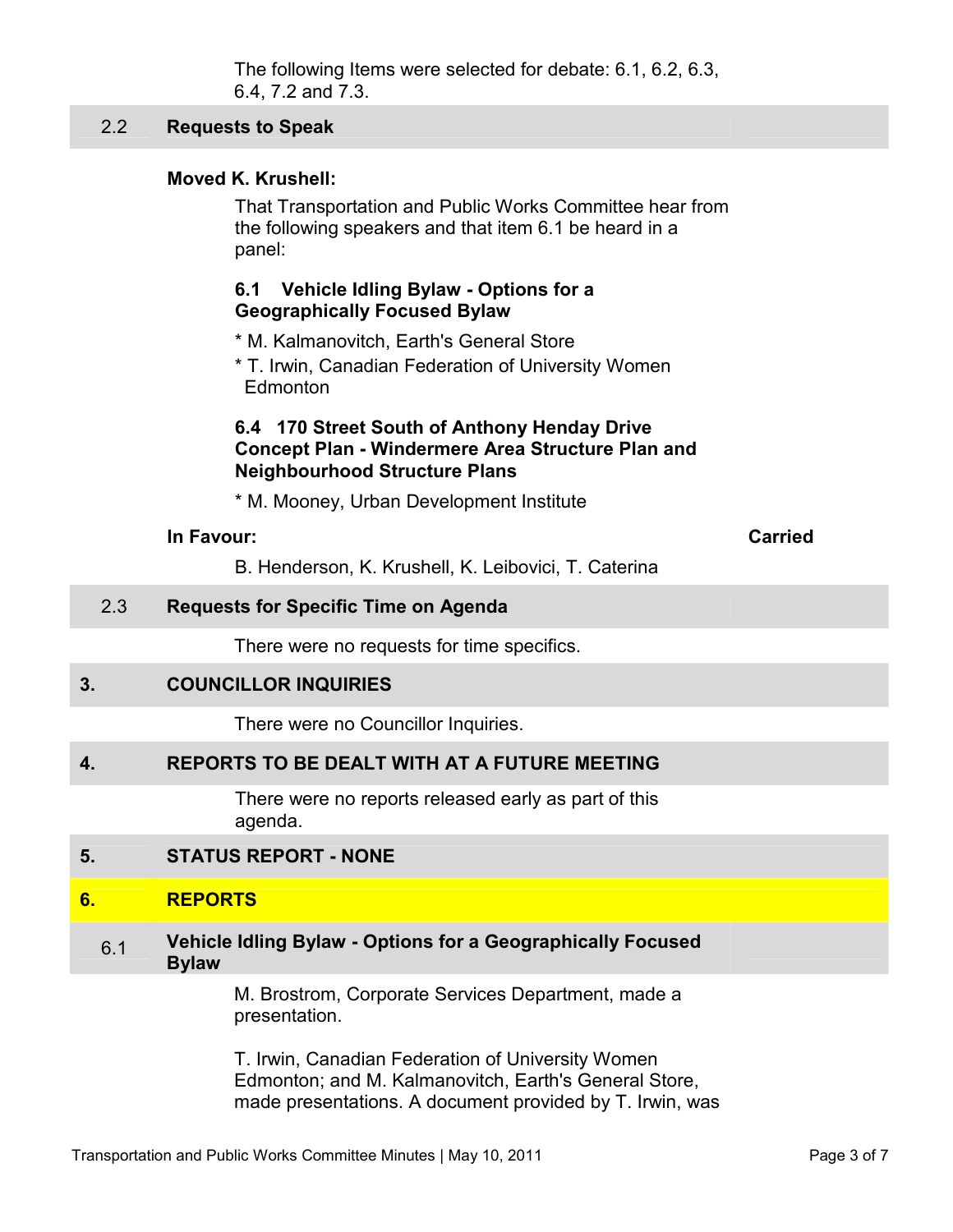<span id="page-3-0"></span>distributed to Members of the Committee and a copy was filed with the Office of the City Clerk.

M. Brostrom, S. Mcansh (Law) and D. H. Edey, General Manager, Corporate Services Department; and D. Aitken, Planning and Development Department, answered the Committee's questions.

# **Moved B. Henderson:**

| <b>Proposed Vehicle Idling Provisions</b>                                                                                                                                                                                                                   | Corporate        |
|-------------------------------------------------------------------------------------------------------------------------------------------------------------------------------------------------------------------------------------------------------------|------------------|
| That Administration provide a report to<br><b>Transportation and Public Works</b>                                                                                                                                                                           | Svcs.            |
| Committee outlining:                                                                                                                                                                                                                                        | <b>Due Date:</b> |
| a) further information regarding school<br>and hospital areas after consultation<br>with School Boards and Health Region<br><b>Authorities</b>                                                                                                              | Jun. 28, 2011    |
| b) proposed vehicle idling provisions for<br>Community Standards Bylaw 14600,<br>as outlined in option 2, along with the<br>area-specific focus outlined in option<br>3, of the May 10, 2011, Corporate<br><b>Services Department report</b><br>2011OOE011. |                  |

# **In Favour: Carried**

B. Henderson, K. Krushell, K. Leibovici

# **Opposed:**

T. Caterina

# 6.2 **Southwest Anthony Henday Drive Ring Road Connectors: Construction**

B. Belcourt, Capital Construction Department, made a presentation.

A. Laughlin and B. Latte, Transportation Department; B. Nicholson, and B. Belcourt, Capital Construction Department, answered the Committee's questions.

#### **Moved K. Leibovici:**

| That a sole source agreement with           | Construction |
|---------------------------------------------|--------------|
| Alberco Construction Ltd., for an amount    |              |
| not to exceed \$6 million, plus GST, to     |              |
| construct connector roads for Callingwood   |              |
| Road from the Transportation Utility        |              |
| Corridor to 184 Street, and Lessard Road    |              |
| from the Transportation Utility Corridor to |              |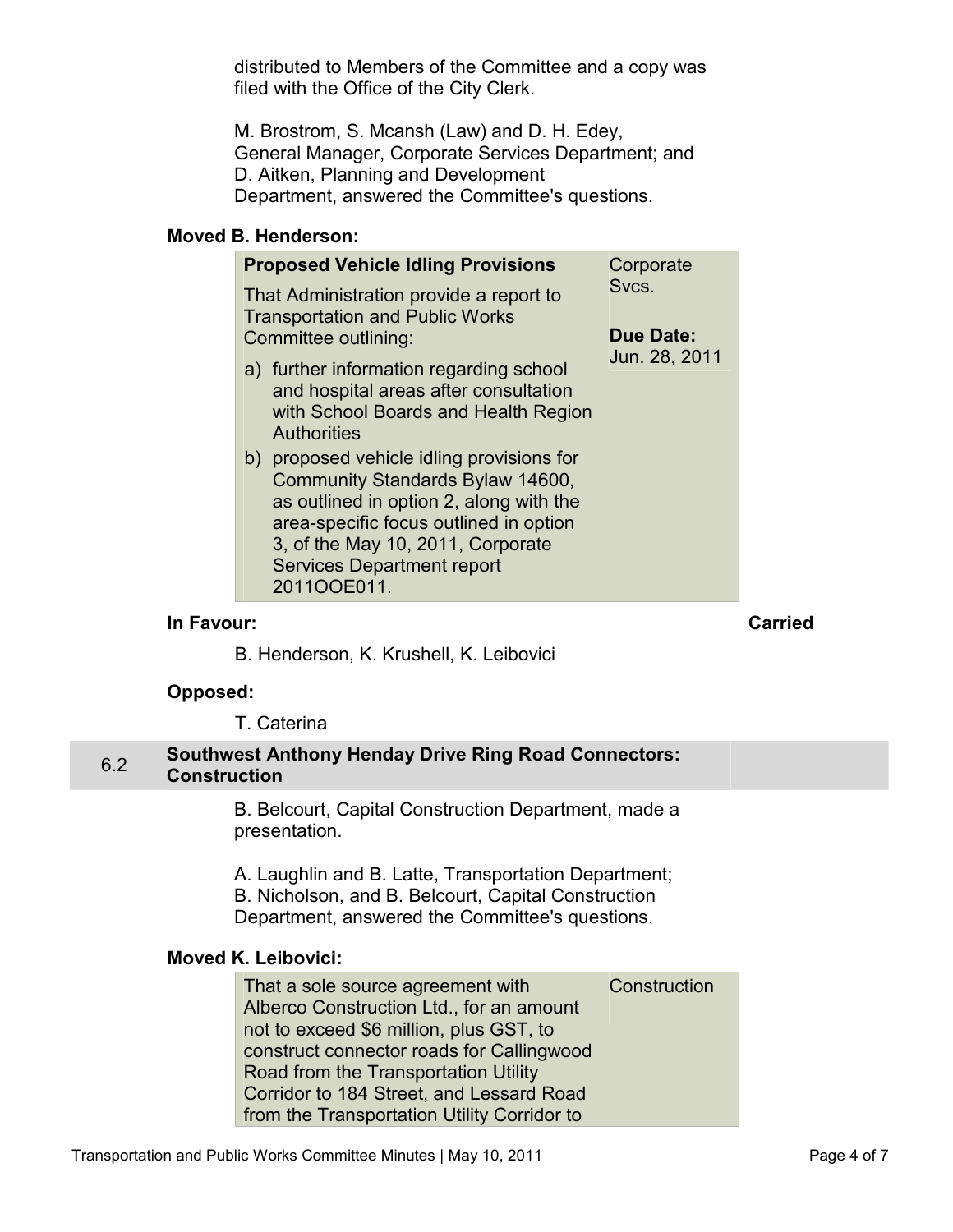| Danbury Boulevard to the Southwest leg |  |
|----------------------------------------|--|
| of Anthony Henday Drive, be approved.  |  |

#### <span id="page-4-0"></span>**In Favour: Carried**

B. Henderson, K. Krushell, K. Leibovici, T. Caterina

L. Sahli, Office of the City Clerk, answered the Committee's questions.

# **Moved K. Leibovici:**

| That Administration provide information<br>directly to Councillors by a memorandum, | Construction |
|-------------------------------------------------------------------------------------|--------------|
| regarding the improvements that are                                                 |              |
| being contemplated with respect to the                                              |              |
| bus stop locations, and the access to                                               |              |
| those bus stop locations, on Callingwood                                            |              |
| Road between 184 Street and 170 Street,                                             |              |
| as well as information regarding locations                                          |              |
| and access for pedestrian connections,                                              |              |
| and signalization.                                                                  |              |

# **In Favour: Carried**

B. Henderson, K. Krushell, K. Leibovici, T. Caterina

# 6.3 **50th Street Bridge Alignment History**

B. Latte, Transportation Department, answered the Committee's questions.

# **Moved T. Caterina:**

That the May 10, 2011, Transportation Department report 2011TD2645 be received for Information. **Transportation** 

# **In Favour: Carried**

B. Henderson, K. Krushell, K. Leibovici, T. Caterina

#### 6.4 **170 Street South of Anthony Henday Drive Concept Plan - Windermere Area Structure Plan and Neighbourhood Structure Plans**

B. Latte, and J. Hancock, Transportation Department, made a presentation.

M. Mooney, Urban Development Institute, made a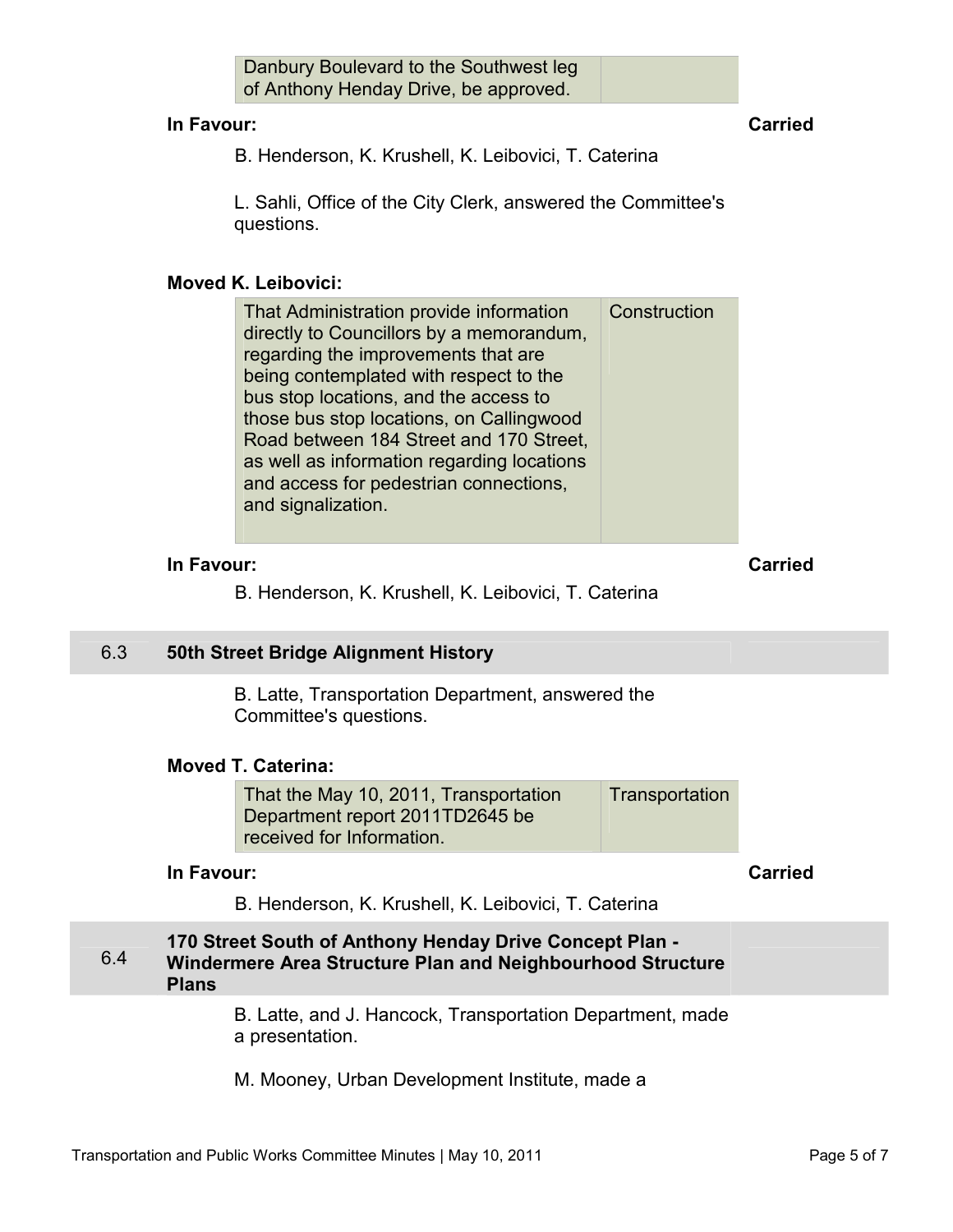presentation.

J. Hancock, Transportation Department, answered the Committee's questions.

## <span id="page-5-0"></span>**Moved K. Krushell:**

That Transportation and Public Works Committee recommend to City Council:

- 1. That the 170 Street South of Anthony Henday Drive Concept Plan, as outlined in Attachments 1 and 2 of the May 10, 2011, Transportation Department report 2011TD1979rev, be approved.
- 2. That Administration bring forward amending bylaws for the amendments to the Windermere Area Structure Plan, the adjacent Neighbourhood Structure Plan and the Arterial Roads for Development Bylaw 14380 that are consistent with the 170 Street South of Anthony Henday Drive Concept Plan.

## **In Favour: Carried**

B. Henderson, K. Krushell, K. Leibovici, T. Caterina

# **7. RESPONSES TO COUNCILLOR INQUIRIES**

#### 7.1 **Information Regarding Approaching Federal Government for Funding Support for LRT (A. Sohi)**

#### **Moved K. Krushell:**

| That the May 10, 2011, Finance and | Finance & |
|------------------------------------|-----------|
| <b>Treasury Department Report</b>  | Treas.    |
| 2011CF9249 be approved.            |           |

# **In Favour: Carried**

B. Henderson, K. Krushell, K. Leibovici, T. Caterina

## 7.2 **Unexpected LRT Service Disruptions (D. Iveson)**

C. Stolte, Transportation Department, made a presentation.

D. Geake, Transportation Department, answered the Committee's questions.

# **Moved K. Leibovici:**

That the May 10, 2011, Transportation Department report 2011TD8020 be received for information. **Transportation** 

#### **In Favour: Carried**